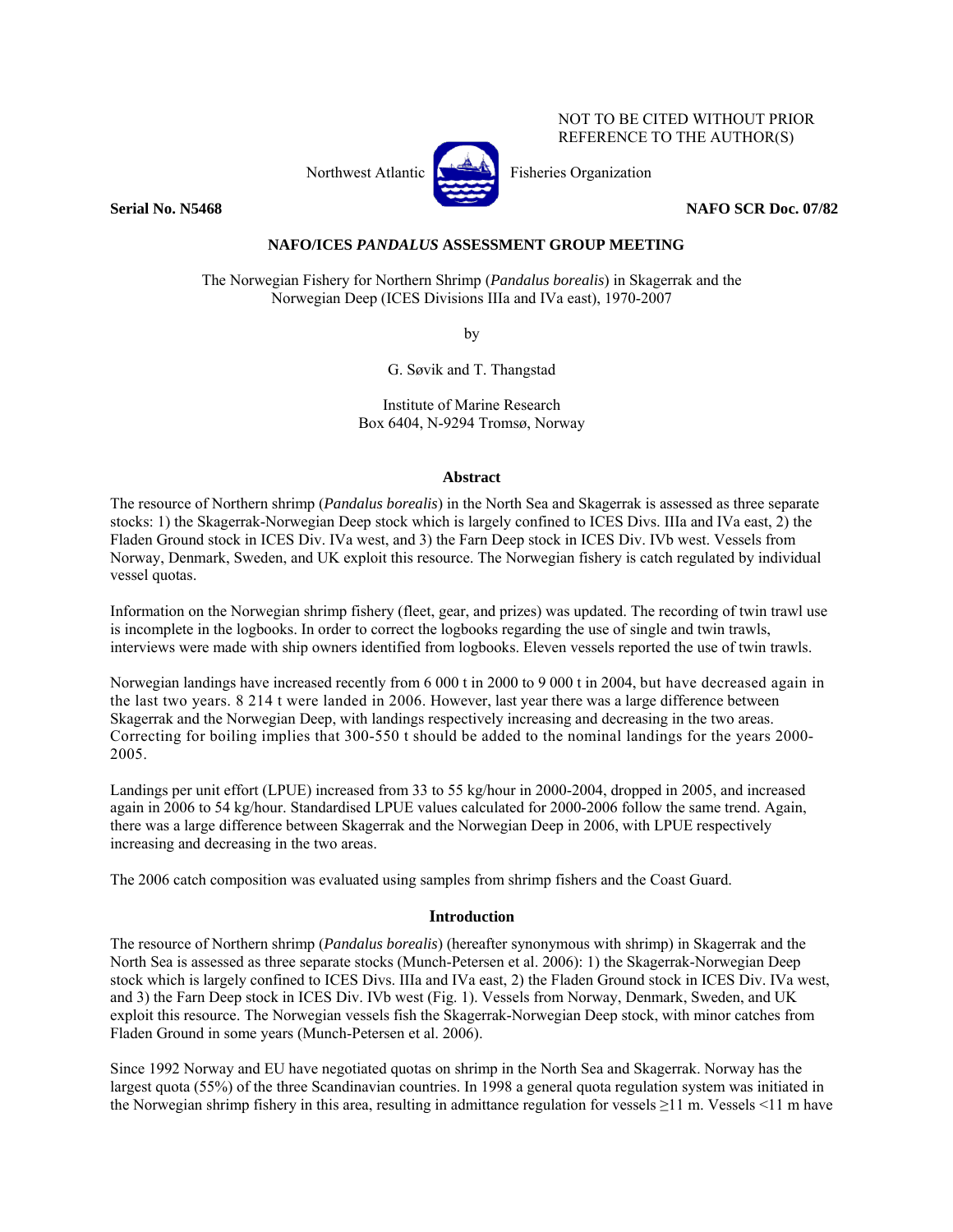free admission to the shrimp fishery, but are subject to the same quota regulations as larger ones. In order to supply the market throughout the year the total Norwegian quota is evenly allocated to three four-month periods with respectively 40%, 30% and 30% of the quota. The vessels have a maximum period-quota and a trip-quota of 4 t (tons) for each trip to sea.

The Norwegian fishery is conducted by multi-purpose fishing vessels mainly trawling south of  $60^{\circ}$ N. In 2006 a total of 296 vessels participated in the shrimp fishery south of 62º N (Table 1, Fig. 2). The length group 10-10.99 m dominated in numbers, with the length group 11-14.99 m as the second largest. During the last eleven years the fleet has changed considerably (Fig. 2). The number of trawlers <10 m has decreased, as has the number of vessels 11-20.99 m, while there has been an increase in vessels 10-10.99 m, and a minor increase in vessels ≥21 m. Small vessels dominate in the eastern Skagerrak, while the fleet in the west is more varied with a predominance of larger vessels. These changes can partly be explained by different condemnation arrangements in 1998-2005 to reduce the capacity of the fleet, resulting in 69 less shrimp permits. However, in several instances fishers have condemned vessels ≥11 m followed by a reinvestment in new vessels just <11 m, often with larger capacity. Few new large vessels can be explained by the required fishery permits for vessels ≥11 m. However, vessels with permits can be substituted by larger ones, increasing the capacity of the fleet.

In 2006 about 90% of the shrimp landings were landed by vessels 10-27.99 m (Table 1). The yearly mean landings per vessel increased with length, but there are large variations. Most catches are landed in ports along the Norwegian coast, while some are landed in Sweden. Subsequent processing takes place at two factories on the Skagerrak coast and one on the North Sea coast.

Norwegian logbooks from the shrimp fishery in Skagerrak and the Norwegian Deep are incomplete. In 2006 catches recorded in logbooks only made up 19.0% and 28.5% of the respective landings in Divs. IIIa and IVa east. This is partly due to vessels <11 m not being required to fill out logbooks. However, logbooks for vessels ≥11 m are not complete either. For 2006 we have logbook data from 24 vessels, while the landings statistics contain information from at least 144 vessels ≥11 m.

Two-, three- and four-bridle shrimp trawls are in use by Norwegian shrimp fishers in the Skagerrak and North Sea, the two-bridle one being used most frequently, also in twin trawls. Twin shrimp trawls are common on larger vessels, and, according to fisheries organizations, have been used by 20-30 trawlers the last five years. This change in gear is, however, not visible in the logbooks, where only a single vessel in 2002-2003, and three vessels in 2004-2007 have recorded the use of twin trawl on a regular basis. Other vessels have sporadic records of twin trawls, from 1-6 per year. This incorrect recording is probably due to the wording of the logbooks, where fishers are asked to note the gear type used as [... shrimp trawl, twin trawl, triple trawl ...]. It seems likely that many fishers will note "shrimp trawl" for any type of shrimp trawl used, be it single, twin or triple. Further errors may be produced by the fact that the logbook data provided by the Norwegian Directorate of Fisheries are given per day, not per haul. Thus, catches from all hauls within one day are summed, and gear will be the gear most frequently used that day.

In the Norwegian fishery for shrimp in this area the minimum mesh is 35 mm. The following restrictions apply: no fishing in waters shallower than 60 m, no fishing on Sundays and holy days, and, in the inner part of Skagerrak, no trawling within the 4 nm border between 20:00 and 05:00. In the North Sea bycatch of market fish is allowed, but the catch may nevertheless not contain more than 10% (by weight) cod and haddock combined. Furthermore, bycatch of >10% monkfish or >2.5% cod are not allowed. In Skagerrak there is a limitation that up to 50% of the catch by weight may consist of other market species. It is allowed to have up to  $10\%$  undersized shrimp ( $\leq 6$  cm total length = 15 mm carapace length (CL)) in the catch. Per 10 kg of shrimp it is not allowed to have more than eight undersized specimens of cod, twenty of haddock and three of redfish. Discarding is prohibited in Norwegian waters. Inclined grids for sorting out smaller fish and shrimp are not compulsory south of 62º N, but are often used voluntarily. All vessels with a shrimp permit may also trawl for *Nephrops*. Some larger vessels fish mackerel and herring in addition to shrimp, and half of these also conduct industrial fishery (sandeel, blue whiting, Norway pout).

Two categories of shrimp dominate the market: In 2006 about 45% of the total landings were delivered as boiled, fresh large shrimp (140-150 individuals per kg) for the Norwegian and Swedish market, and 55% of the total as raw (smaller) shrimp for factory processing ashore (mostly 180-250 individuals per kg). The corresponding numbers for 2005 were 41% boiled and 59% raw (Søvik and Hvingel 2006). The export of boiled shrimp to the Swedish market was substantially reduced in 2005 (to app. 1 000 t) after Swedish assertions about dumping, resulting in smaller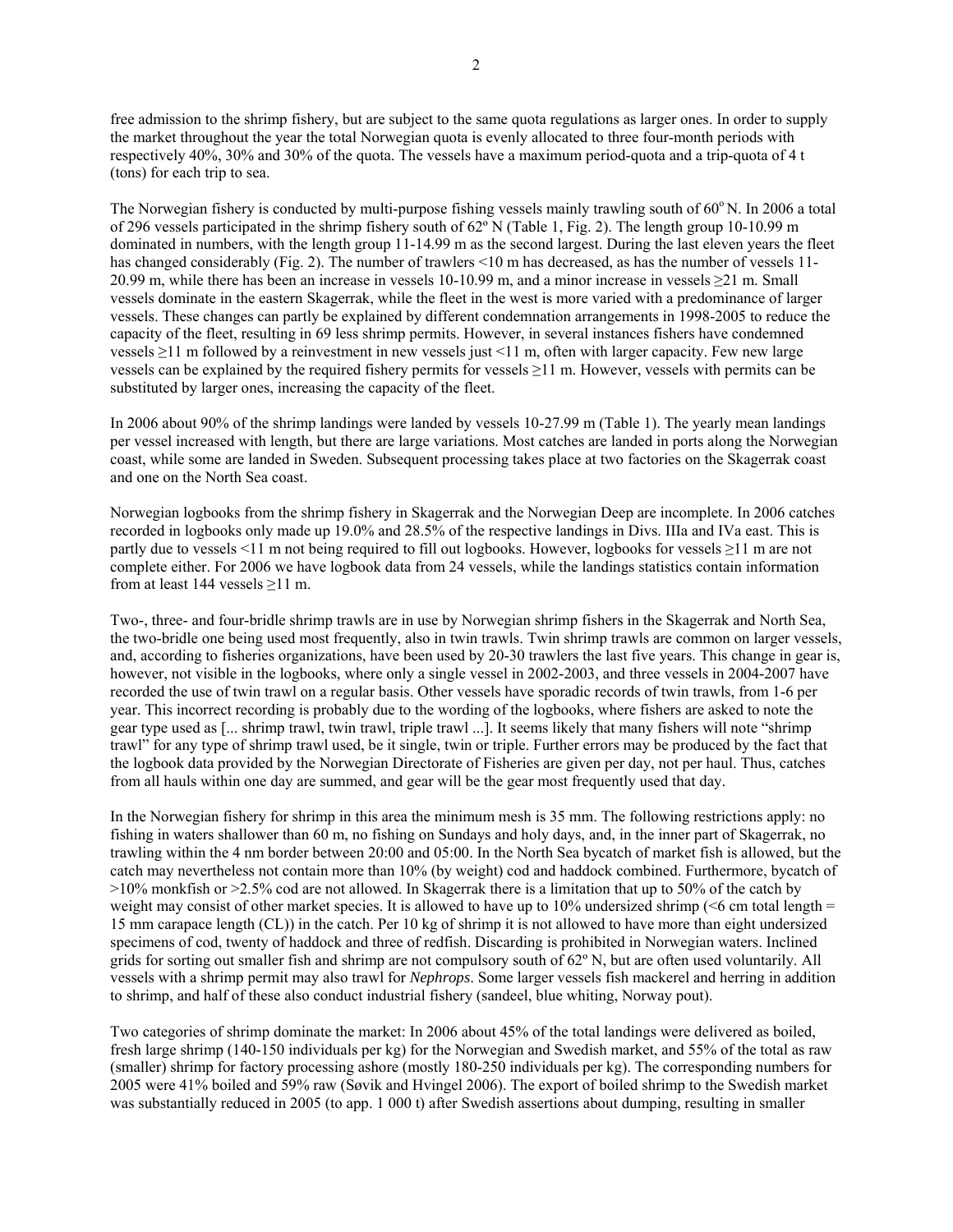export quotas, but also higher prize. In 2006 the fisher got app. 60 NOK/kg for boiled shrimp, and app. 10 NOK/kg for raw shrimp. The price for boiled shrimp has increased compared with 2005 (52 NOK/kg) (Søvik and Hvingel 2006).

Some high grading and discarding is assumed to take place. Especially shrimp <15 mm CL are probably all discarded and may account for 5-10% of the catches.

The present paper updates available information derived from landings statistics, logbooks and catch sampling from the Norwegian trawl fishery for shrimp in Skagerrak and the Norwegian Deep (Divs. IIIa and IVa east).

### **Materials and Methods**

Landings statistics and logbook data were provided by the Norwegian Directorate of Fisheries. For 2007 landings were given for August inclusive, while log books were given for May inclusive.

The landings are given per Norwegian statistical areas, where area 9 corresponds to ICES Div. IIIa, area 8 and 28 correspond to Div. IVa east, area 42 to Div. IVa west, and area 41 to Div. IVb. Thus, landings from the Fladen Ground can be identified in the data, while landings from area 41 (Div. IVb) are more ambiguous. Landings from the northern part belong to the Norwegian Deep/Skagerrak stock, while landings from the southern part do not and are most likely bycatch. In this document, landings from Div. IVb are therefore not included in numbers for Divs. IIIa or IVa east, only in figures for Subarea IV. LPUE and effort are calculated only for Divs. IIIa and IVa east.

Landings consist of a fraction of larger shrimp that are boiled on board and a remaining portion of smaller shrimp landed fresh (see above). Official landings give landed weight as a mixture of raw and boiled shrimp, but upon request the Norwegian Directorate of Fisheries provided us with landing statistics for the years 2000-2005, where these can be separated. To obtain fresh weight, the fraction of the landings consisting of boiled shrimp, must be corrected using a conversion factor of 1.13. As we have not obtained the 2006 data yet, uncorrected landings have been used in all calculations.

Fleet composition was derived from the landings statistics. Logbook data wre analysed to show the spatial and temporal distribution of the fishery. Due to the incomplete nature of the Norwegian logbooks, total fishing effort was estimated by dividing nominal landings (not corrected for boiling) by LPUE (landings per unit effort) calculated from the logbooks. We decided to use the combined LPUE from both single and twin trawl to estimate total effort as the nominal landings, which are divided by LPUE to estimate effort, derive from the use of both types of trawl. Calculations of LPUE and total effort in last year's report were based on only single trawl data. Thus, figures for the years 2000-2006 have been updated in tables and figures in this SCR.

In order to include gear use in the calculation of standardised LPUE-indices, logbook data were corrected regarding the incorrect recording of single and twin trawl. In 2007 interviews were made with ship owners identified from the logbooks for the years 2004-2007, and the international ship base www.ship-info.com. The following questions were asked:

- 1) Do you use twin trawl?
- 2) If yes, when did you start using twin trawl?
- 3) If yes, how often do you use twin trawl when fishing for shrimp?

Using the results from these interviews, the logbook data for 2000-2007 were corrected in the following way:

- 1) All recordings of shrimp catches from gear other than single and twin shrimp trawls were deleted (possible bycatch).
- 2) For all vessels, for which owners informed twin trawl was not in use, any twin trawl recordings were corrected to single trawl (rare recordings of twin trawl were assumed to be incorrect).
- 3) All recordings from 8 vessels, for which we could not get secure information on gear use, were deleted (10% of all recordings).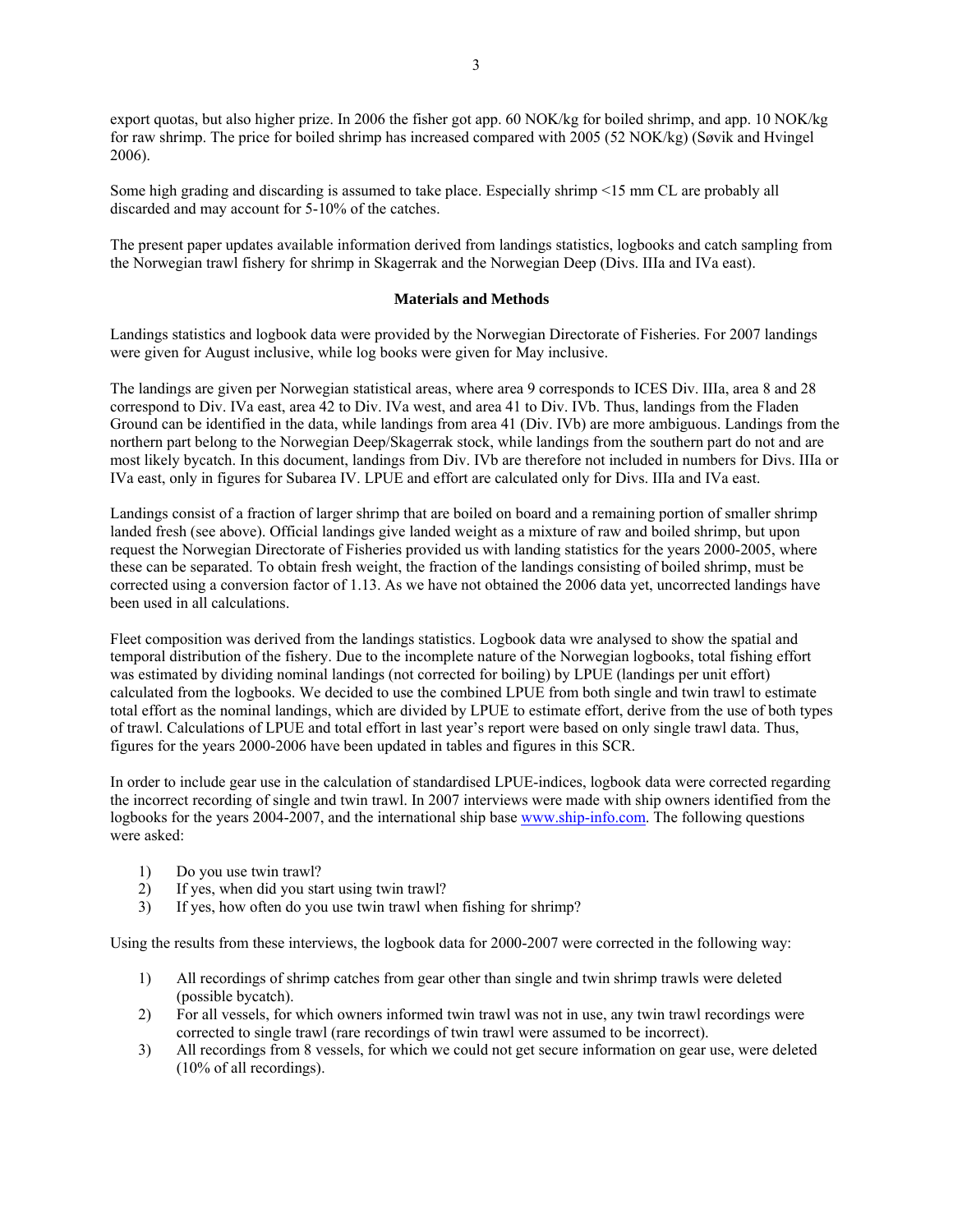- 4) All recordings from 4 vessels, for which owners informed of use of both single and twin trawls, were deleted (since it was impossible to know when which gear was used) (8.5% of all recordings). One vessel owner informed that they did record twin trawl when using this gear, thus these data were kept.
- 5) For all vessels, for which owners informed of 100% use of twin trawl, any single trawl recordings were corrected to twin trawl from the starting year inclusive. The starting year of twin trawl use was not always precisely given by ship owners, and then owners' information was compared with the logbook data (vessel specific annual mean LPUE).

Data from the corrected logbooks were used in multiplicative models in order to calculate standardised LPUE indices (2000-2007), thereby removing effects of monthly variations in fishing pattern, geographical variation (Divs. IIIa or IVa east), gear use (single or twin trawl), and changes in the composition of the fleet (e.g., Hvingel et al. 2000, Hvingel and Aschan 2006). The SAS statistical software was used in the calculations. The multiplicative model was represented in logarithmic form:

$$
\ln(LPUE_{hijkl}) = \ln(LPUE) + \ln(V_h) + \ln(A_i) + \ln(M_j) + \ln(Y_k) + \ln(G_l) + e_{hijkl}
$$

where *LPUEhijkl* is the mean LPUE for vessel *h*, fishing in area *i* in month *j* and year *k*, using gear *l*; ln(*LPUE*) is the overall mean;  $V_h$  is the effect of the h<sup>th</sup> vessel;  $A_i$  is the effect of the i<sup>th</sup> area;  $M_i$  is the effect of the j<sup>th</sup> month;  $Y_k$  is the effect of the  $k<sup>th</sup>$  year;  $G_l$  is the effect of the l<sup>th</sup> gear; and  $e_{hijkl}$  is the error term assumed to be normally distributed  $N(0, \sigma^2/n)$ , where *n* is the number of observations in the cell. The standardised LPUE indices are the antilog of the year coefficients. A standardised effort series for 2000-2007 was derived by dividing the nominal landings by the standardised LPUE indices.

Until 2001 discards were estimated by assuming that all shrimp <15 mm CL were discarded. Length distributions of unprocessed catches from research surveys in March, June and October/November were used, whilst assuming that the amount of the 1-group was the same in the research trawl and the commercial trawl. For 2002-2006 discards have been estimated by applying the mean discard percentage (discard as percentage of total landings) for the years 1985-2001 to the nominal landings. From 2007 and onwards discards will be estimated by comparing length distributions from unprocessed commercial catches (sampling initiated in 2005) and sorted landings (sampling initiated in 2007).

Samples (app. 1.5 kg, 250-400 specimens) for resolving the size, age and stage distribution of the 2006 catches were obtained from five Norwegian shrimp fishers (28 samples) and from Coast Guard inspection of Norwegian, Danish, and Swedish shrimp trawlers (24 samples) (Fig. 3). A single sample from Div. IVb was analyzed together with the IIIa samples. Samples were taken from the trawl before sorting. The ones collected by fishermen and the Coast Guard "Lafjord" were sorted to stage by sexual characteristics and measured to the nearest mm below by staff at the Norwegian Institute of Marine Research. Samples collected by the Coast Guard "Eigun" were measured by Coast Guard staff, however, they do not stage determine the shrimp. The length distributions were split into age groups by modal analysis by the method of Bhattacharya (1967) (software: FISAT).

### **Results**

### *Landings*

Total Norwegian landings from Skagerrak and the North Sea (Div. IIIa and Subarea IV) increased from 2 000 t in 1970 to around 8 300 t in 1987 (Fig. 4a, Table 2). In the following years landings fluctuated around 7 500 t with a maximum in 1998 of 9 611 t. From 2000 to 2004 overall landings increased continuously from about 6 000 t to 9 000 t, but have decreased again in the last two years. Correcting for boiling implies that 300-550 t should be added to the nominal landings for the years 2000-2005 (Table 2).

Since 2002 landings have been equally divided between Skagerrak (Div. IIIa) and the Norwegian Deep (Div. IVa east), but this pattern changed in 2006 with landings from Skagerrak being 70% higher than the ones from the Norwegian Deep. In Skagerrak, the Norwegian landings peaked in 1998 at about 6 500 t, decreased to 3 000 t in 2001, and have since increased. A total of 5 177 t were landed from Skagerrak in 2006. In the Norwegian Deep landings fluctuated around 3 000 t in the 1990s, increased to around 4 300 t in 2004, followed by a small drop in 2005, and a further drop in 2006 to 3 037 t (Fig. 4a, Table 2). Comparisons between 2005, 2006, and 2007 show that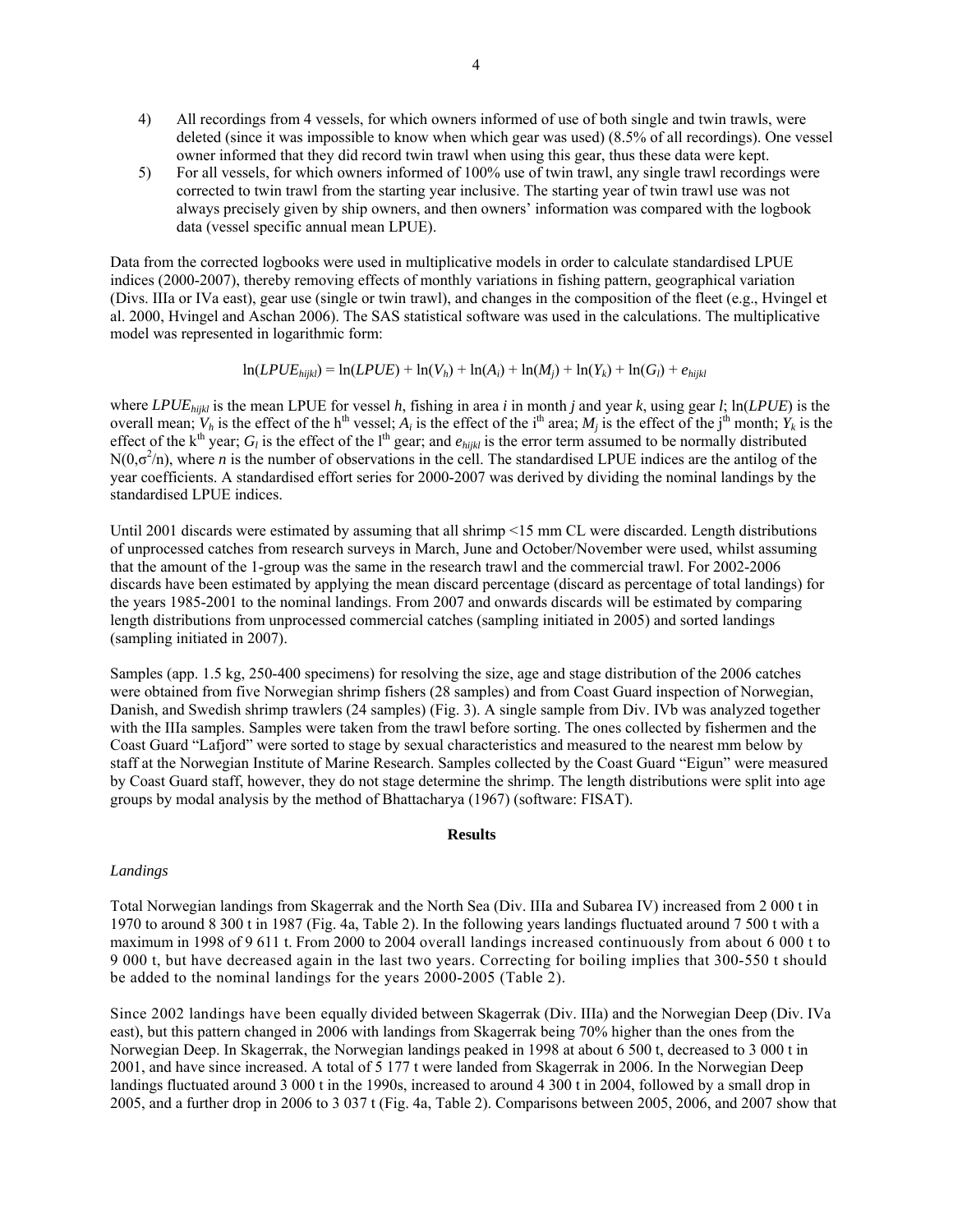the trend of respectively increasing and decreasing landings in Skagerrak and the Norwegian Deep continues in 2007 (accumulated landings January-August for 2005, 2006, 2007: Skagerrak: 2 914, 3 393, 4 030 t; Norwegian Deep: 3 416, 2 443, 1 804 t) (Fig. 5).

In Skagerrak most shrimp are landed in spring and late summer/autumn, while landings are highest in late winter to late summer in the Norwegian Deep. Lower landings during winter are probably due to weather conditions (Fig. 5).

During the ten last years the Norwegian quota has only been overfished twice (1997 and 2004). Because of the arrangement of evenly allocating the quota to three periods in order to supply the market throughout the year, and because of often bad weather in late autumn and winter rendering fishing difficult, the whole Norwegian quota is rarely fished. In 2006 92% of the quota was landed: 8 214 t from a quota of 8 961 t. In 2007 the Norwegian quota has increased to 9 331 t (3 916 and 5 415 t in respectively the North Sea and Skagerrak).

### *Use of single and twin trawl*

The logbooks for 2004-2007 contain data on 41 vessels. We managed to get in touch with 37 ship owners, and out of these 11 said they use twin trawl. One vessel started fishing with twin trawl in 2001, one in 2002, three in 2003, one in 2004, two in 2005, and two in 2006. One ship owner did not inform about starting year. The use of twin trawl is not correlated with size of the vessel (Fig. 6). Five vessels use twin trawl seasonally or occasionally, while six vessels use twin trawl all the time. For these six vessels the mean annual LPUE from twin trawl use is 28-77% higher than the corresponding mean LPUE from single trawl use (yearly comparisons) (Fig. 7).

### *Effort*

In 2006, as in 2005, most of the recorded effort was allocated to waters off Egersund and Lindesnes (Fig. 8). The number of trawling hours off Kragerø decreased from 2005 to 2006. However, as effort recorded in the logbooks, only make up a minor portion of the actual effort, the true fishing pattern is different, with more effort allocated to Div. IIIa. The estimated number of fishing hours in 2006 was in fact higher in Div. IIIa compared with Div. IVa east (77 vs. 71 Khours) (Table 2). The estimated effort in the Norwegian Deep decreased from 2005 to 2006 (88 vs. 71 Khours), but remained at the same level in Skagerrak (78 vs. 77 Khours).

The fishery in 2006 took place in all months (Fig. 9), but was most intense in March, and from May to August. Fishing effort thereafter declined throughout autumn and winter. Maximum and minimum effort was recorded in respectively March and December. The seasonal variations in the shrimp fishery in 2006 is similar to the pattern in 2005 (Fig. 9), however, the number of estimated trawling hours in November and December was halved from 2005 (12 and 9 Khours) to 2006 (6 and 4 Khours).

After a relatively stable 1996-2001 period with total fishing efforts of around 200 Khours/year, effort declined to 163 Khours in 2003, stabilized, and then declined further to 154 Khours in 2006, mainly due to a reduction of effort spent in Div. IIIa by 46% over that whole period (Table 2, Fig. 4c). Since 2002 about 75-85 Khours have been spent in each of the two areas. Standardised effort indices (Table 3) show the same trend as the unstandardised figures.

### *Standardised landings per unit effort (LPUE)*

Overall LPUE increased from 33 kg/hour in 2000 to 55 kg/hour in 2004 (Fig. 4b, Table 2), dropped in 2005, and then increased again in 2006 to 54 kg/hour. The LPUE-values in Skagerrak and the Norwegian Deep followed each other closely for the years 1999-2004. However, in the last two years the development of LPUE in the two areas has differed strongly. In 2005 the LPUE dropped in the Norwegian Deep, while it remained at the same level in Skagerrak. In 2006 the decrease continued in the Norwegian Deep, while the LPUE in Skagerrak increased to a historic maximum.

Standardised LPUE values have been calculated for 2000-2007 (Fig. 10), and are seen to follow the same trend as the raw data. The fleet structure and fishery pattern have probably been stable during this relatively short time period, which explains the little difference between standardised and unstandardised values. The LPUE-index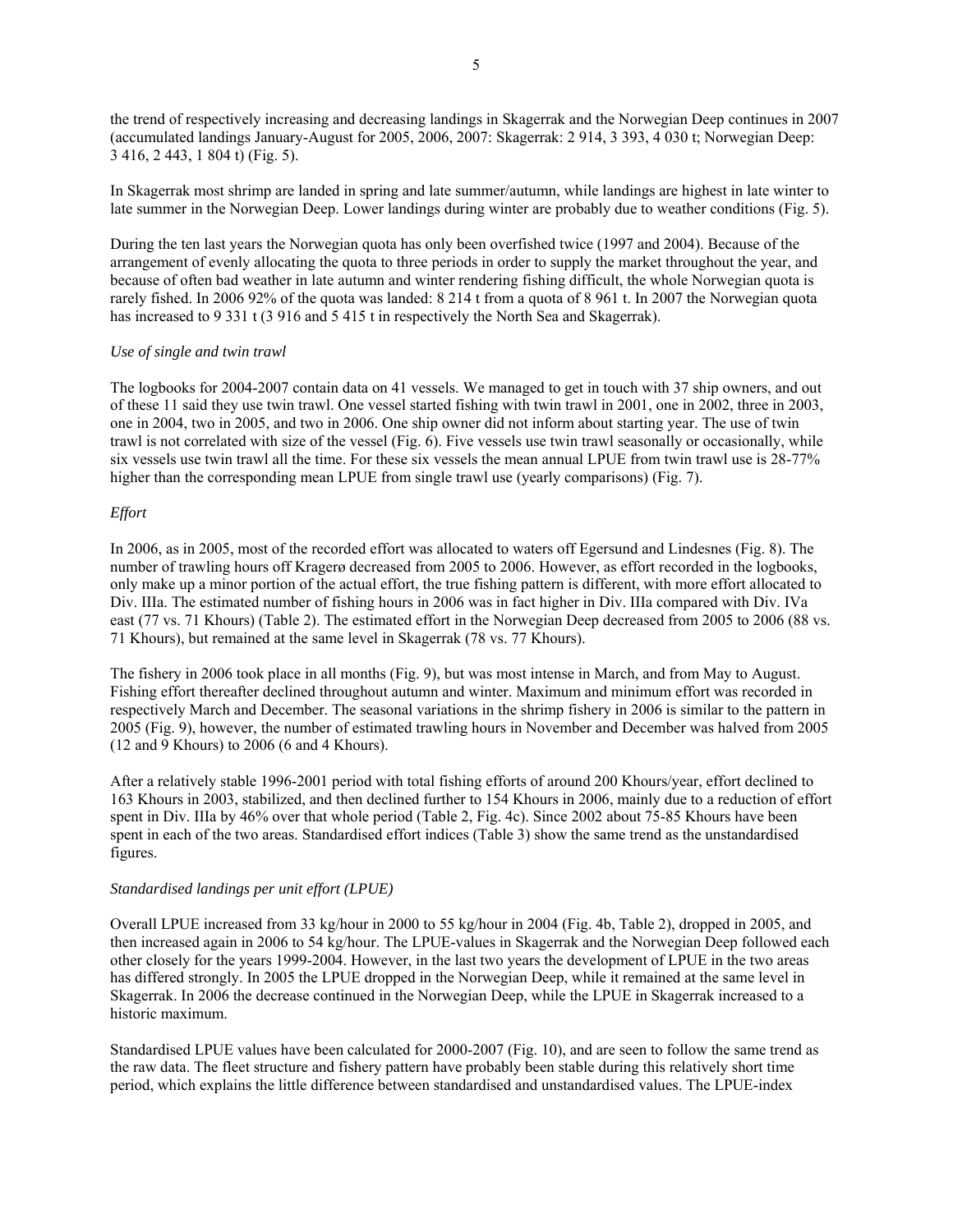increases in both areas in 2007, especially in Skagerrak. However, it should be kept in mind that these data are preliminary.

Due to the incomplete logbooks, it can be questioned whether the LPUE data are representative of the fishery, and whether they can be used as indices of stock biomass. However, the respectively increasing and decreasing LPUE's in Skagerrak and the Norwegian Deep are accompanied by increasing and decreasing landings in the two areas, indicating that the LPUE's do reflect stock abundance. The different development in the shrimp stock in the two areas is also supported by the Norwegian survey in February 2007 (Søvik and Thangstad 2007).

#### *Discards*

Discard of shrimp may take place in two ways: 1) At sea, as a result of "high-grading" (discard of medium, less valuable shrimp to improve the economic return of quotas), and 2) at shore, as a "quality discard", since the processing plants do not accept shrimp smaller than app. 15 mm CL.

Estimates of discards due to high-grading was estimated for 1996 and 1997 based on separate quarterly length distributions for the categories large and medium sized and the selection ogive for the sieved ones (ICES 1999). However, already next year the working group considered these estimates too inaccurate to be included in assessments (ICES 2000). Later Norwegian estimates of high grading are not available. Estimates of discards at shore varied from 2 to 16% of the catches, i.e., from 200 to 1000 t annually (Table 2).

#### *Catch composition*

The length frequency distributions from respectively Divs. IIIa and IVa east from quarters 1-2 indicate large differences in recruitment (1-group) between the two areas (Figs. 11 and 12, Table 4). In quarter 3-4 the 1-group dominated the catches in Skagerrak, while the 3-group dominates the catches in the Norwegian Deep. There is, however, a deficiency of stage determined data from the Norwegian Deep. The difference in recruitment between the two areas is supported by data from the Norwegian shrimp survey in February 2007 (Søvik and Thangstad 2007).

The almost complete lack of 1-year old shrimp in the 2006 catches in the Norwegian Deep are obvious when comparing the length distributions from quarter 1-2 with the corresponding length distributions from 2005 (Fig. 13). In Skagerrak the 2004 year class seems to be stronger than the 2005 year class (Fig. 14). However, as the yaxis shows only percentages, the relative sizes of the two 1-groups cannot be judged. Survey data from February 2007 show that the 2005 year class is a very strong one as well.

#### **References**

- Bhattacharya, C.G. 1967. A simple method of resolution of a distribution into Gaussian components. Biometrics, 23: 115-135.
- Hvingel, C., Lassen, H. and Parsons, D.G. 2000. A Biomass Index for Northern Shrimp (*Pandalus borealis*) in Davis Strait Based on Multiplicative Modelling of Commercial Catch-per-unit-effort Data (1976-97). J. Northw. Atl. Fish. Sci., 26: 25-36.
- Hvingel, C. and Aschan, M. 2006. The Fishery for Northern Shrimp (*Pandalus borealis*) in the Barents Sea. NAFO SCR Doc. 06/65. 12 pp.
- ICES 1999. Report of the *Pandalus* assessment working group, 1-4 September 1998. ICES CM 1999/ACFM:5. 33 pp.
- ICES 2000. Report of the *Pandalus* assessment working group, 23-26 August 1999. ICES CM 2000/ACFM:2. 30 pp.
- Munch-Petersen, S, Søvik, G. and Ulmestrand, M. 2006. The *Pandalus* Stock in Skagerrak and the Norwegian Deep (Divisions IIIa and IVa East). – NAFO SCR Doc. 06/81, 19 pp.
- Søvik, G. and Hvingel, C. 2006. The Norwegian Fishery for Northern Shrimp (*Pandalus borealis*) in the North Sea and Skagerrak (ICES Divisions IVa east and IIIa), 1970-2005. - NAFO SCR Doc. 06/62, 12 pp.
- Søvik, G. and Thangstad, T. 2007. Results of the Norwegian Bottom Trawl Survey for Northern Shrimp (*Pandalus borealis*) in Skagerrak and the Norwegian Deep (ICES Divisions IIIa and IVa east) in 2006 and 2007. – NAFO SCR Doc. 07/83, xx pp.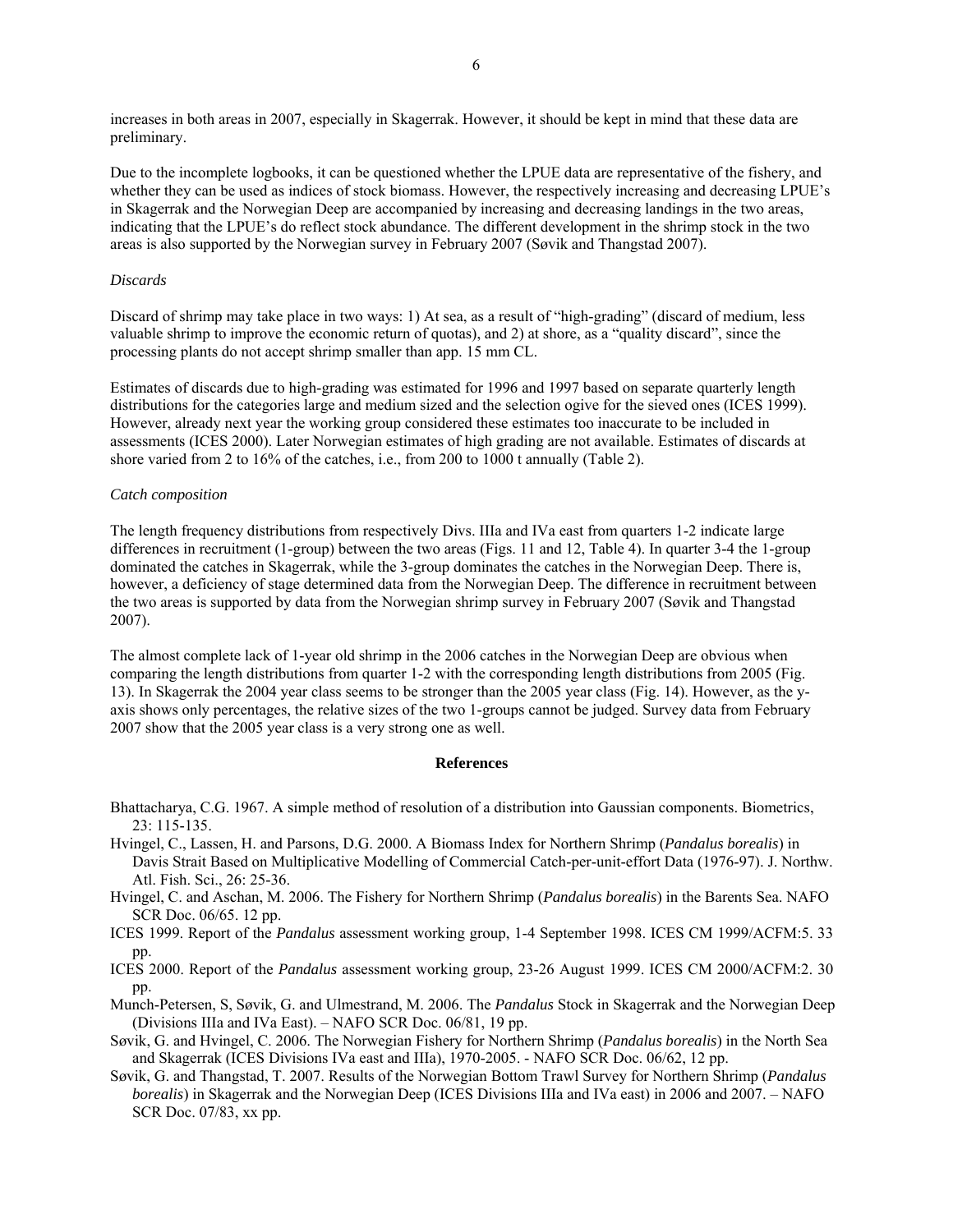| Length group     | $#$ of vessels | Landings (t) | Landings per vessel (t) |        |       |  |
|------------------|----------------|--------------|-------------------------|--------|-------|--|
|                  |                |              | Mean                    | Median | Stdev |  |
| $< 10 \text{ m}$ | 32             | 77           | 2.4                     | 0.7    | 4.8   |  |
| $10-10.99$ m     | 101            | 1,383        | 13.7                    | 5.7    | 17.3  |  |
| $11-14.99$ m     | 68             | 2,229        | 32.8                    | 18.9   | 35.4  |  |
| $15-20.99$ m     | 40             | 2,086        | 52.1                    | 45.9   | 47.3  |  |
| $21 - 27.99$ m   | 26             | 1,729        | 66.5                    | 57.8   | 58.5  |  |
| $>28$ m          | 10             | 639          | 63.9                    | 64.4   | 67.9  |  |
| unknown          | 19             | 71           | 3.8                     | 1.7    | 4.5   |  |
| Total            | 296            | 8214         |                         |        |       |  |

**Table 1.** The Norwegian fleet participating in the fishery for shrimp (*Pandalus borealis*) in ICES Div. IIIa and Subarea IV (Skagerrak and the North Sea) in 2006: Number of vessels and total landings (t) per length group; and total landings per vessel in each length group (mean, median, and standard deviation).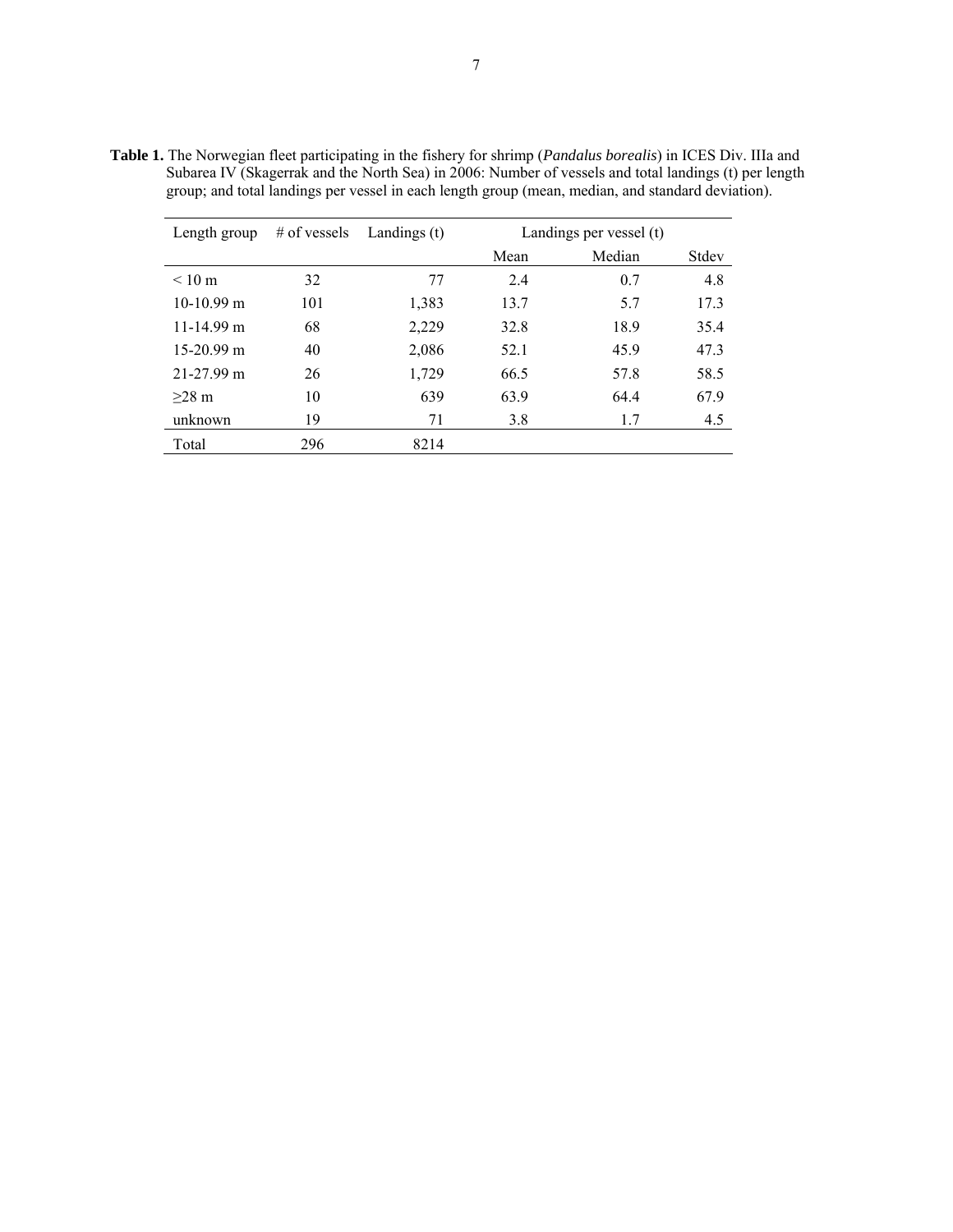**Table 2.** Norwegian nominal shrimp (*Pandalus borealis*) landings from ICES Div. IIIa and Subarea IV; separate landings from Divs. IIIa and IVa east; increase in landings due to correction for boiling; Total Allowable Catch (TAC); estimated discard for IIIa and IV (discard at sea are not included); landings per unit effort (LPUE) and estimated number of trawling hours (effort) of the Norwegian shrimp fishery in Divs. IIIa and IVa east 1970-2007. Landings, TAC and discards are in tons (t), LPUE is kg per hour trawled, and effort is in thousand hours.

|      |              |             |       |       | <b>TAC</b> | Disc.          |      |                 |        |        |             |       |
|------|--------------|-------------|-------|-------|------------|----------------|------|-----------------|--------|--------|-------------|-------|
|      | Landings (t) |             |       | (t)   | (t)        | LPUE (kg/hour) |      | Effort (Khours) |        |        |             |       |
| Year | IIIa         | <b>IVaE</b> | Total | Corr. | Total      | Total          | IIIa | <b>IVaE</b>     | Total  | IIIa   | <b>IVaE</b> | Total |
| 1970 | 982          | 747         | 2089  |       |            |                |      |                 |        |        |             |       |
| 1971 | 1392         | 1094        | 2657  |       |            |                |      |                 |        |        |             |       |
| 1972 | 1123         | 1354        | 2339  |       |            |                |      |                 |        |        |             |       |
| 1973 | 1415         | 918         | 2346  |       |            |                |      |                 |        |        |             |       |
| 1974 | 1186         | 623         | 1953  |       |            |                |      |                 |        |        |             |       |
| 1975 | 1463         | 876         | 2067  |       |            |                |      |                 |        |        |             |       |
| 1976 | 2541         | 807         | 3592  |       |            |                |      |                 |        |        |             |       |
| 1977 | 2167         | 837         | 3127  |       |            |                |      |                 |        |        |             |       |
| 1978 | 1841         | 599         | 2533  |       |            |                |      |                 |        |        |             |       |
| 1979 | 2489         | 551         | 3083  |       |            |                |      |                 |        |        |             |       |
| 1980 | 3498         | 1064        | 4638  |       |            |                |      |                 |        |        |             |       |
| 1981 | 3753         | 1430        | 5188  |       |            |                |      |                 |        |        |             |       |
| 1982 | 3877         | 1165        | 5422  |       |            |                |      |                 |        |        |             |       |
| 1983 | 3722         | 1639        | 5379  |       |            |                |      |                 |        |        |             |       |
| 1984 | 3509         | 1274        | 4783  |       |            |                |      |                 |        |        |             |       |
| 1985 | 4772         | 1874        | 6557  |       |            | 460            |      |                 |        |        |             |       |
| 1986 | 4811         | 1679        | 6492  |       |            | 338            |      |                 | 36     |        |             | 179   |
| 1987 | 5198         | 3145        | 8343  |       |            | 634            |      |                 | 36     |        |             | 230   |
| 1988 | 3047         | 4614        | 7661  |       |            | 645            |      |                 | 31     |        |             | 251   |
| 1989 | 3156         | 3255        | 6574  |       |            | 920            |      |                 | 24     |        |             | 266   |
| 1990 | 3006         | 3102        | 6152  |       |            | 990            |      |                 | 27     |        |             | 230   |
| 1991 | 3441         | 2678        | 6156  |       |            | 376            |      |                 | 30     |        |             | 205   |
| 1992 | 4257         | 2879        | 7202  |       |            | 414            |      |                 | 35     |        |             | 202   |
| 1993 | 4089         | 3282        | 7538  |       |            | 695            |      |                 | 31     |        |             | 238   |
| 1994 | 4388         | 2425        | 6814  |       |            | 157            |      |                 | 31     |        |             | 218   |
| 1995 | 5181         | 2914        | 8060  |       | 8775       | 212            |      |                 | 32     |        |             | 256   |
| 1996 | 5143         | 2735        | 7915  |       | 8160       | 253            | 43   | 31              | 37     | 119    | 89          | 213   |
| 1997 | 5460         | 3105        | 8572  |       | 8160       | 821            | 45   | 39              | 40     | 122    | $80\,$      | 212   |
| 1998 | 6519         | 3087        | 9611  |       | 10505      | 279            | 45   | 40              | 44     | 144    | 78          | 219   |
| 1999 | 3987         | 2752        | 6748  |       | 10505      | 486            | 32   | 29              | 31     | 125    | 93          | 219   |
| 2000 | 3556         | 2562        | 6116  | 326   | 7110       | 521            | 33   | 33              | 33     | 108    | $78\,$      | 185   |
| 2001 | 2959         | 3933        | 6914  | 374   | 8140       | 565            | 33   | 34              | 33     | $90\,$ | 117         | 206   |
| 2002 | 3709         | 3612        | 7331  | 382   | 8040       | *534           | 43   | 44              | 44     | 86     | 83          | 168   |
| 2003 | 3736         | 3986        | 7731  | 455   | 8040       | *563           | 48   | 47              | $47\,$ | 78     | 84          | 163   |
| 2004 | 4638         | 4360        | 9002  | 546   | 8530       | *656           | 58   | 53              | 55     | 80     | 82          | 164   |
| 2005 | 4419         | 4087        | 8507  | 452   | 8530       | $*620$         | 57   | 46              | 50     | $78\,$ | $\bf 88$    | 171   |
| 2006 | 5177         | 3037        | 8214  |       | 8961       | *599           | 67   | 43              | 54     | 77     | 71          | 154   |
| 2007 | 4174         | 1852        | 6026  |       | 9331       |                |      |                 |        |        |             |       |

Data from the Norwegian Directorate of Fisheries.

Data from 2007 are preliminary.

\*Based on mean discard percentage 1985-2001.

"Total" refers to the sum of Divs. IIIa and IVa east, except for "total landings" and discards,

which refer to Div. IIIa and all of Subarea IV.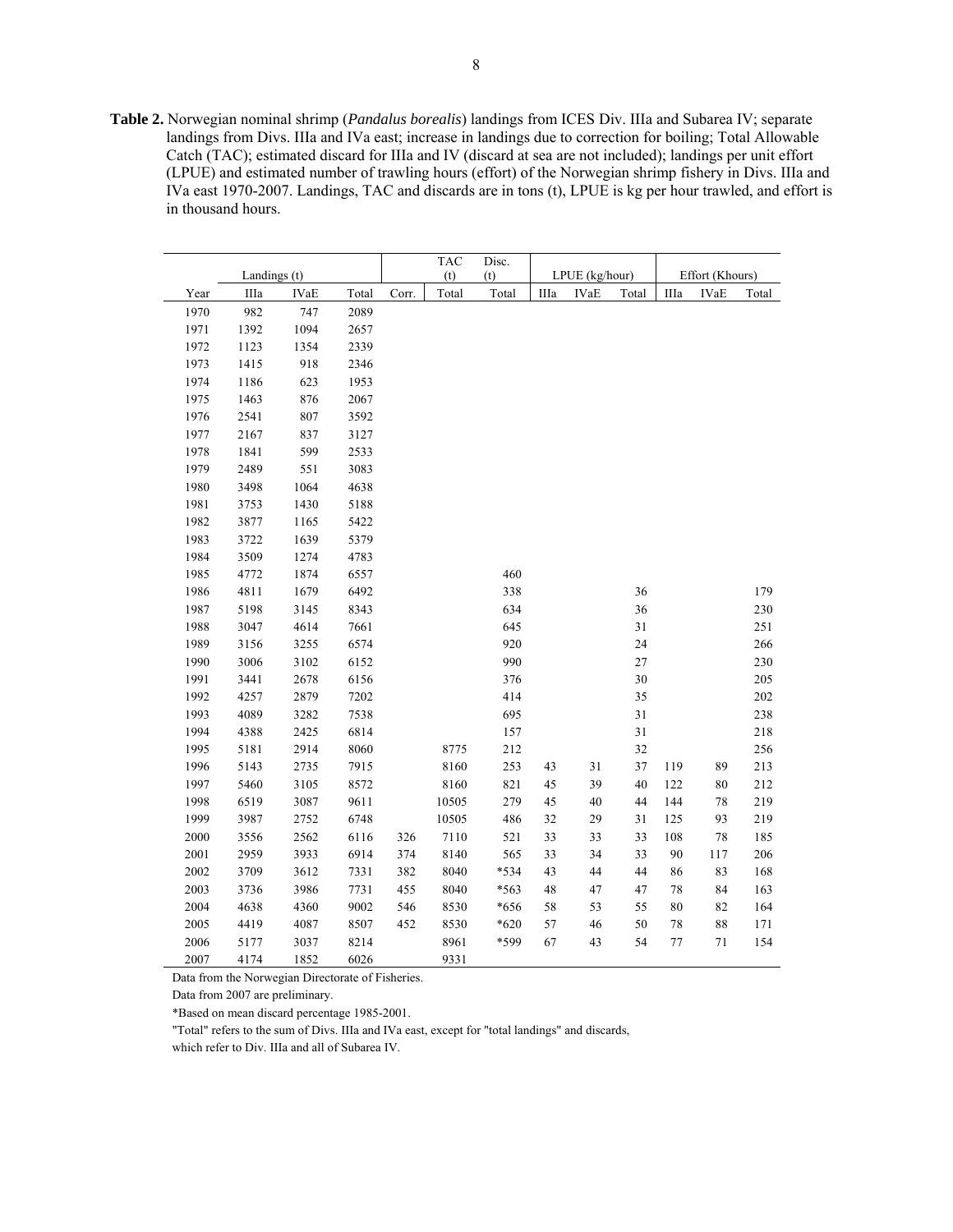|      |      | Stand. LPUE (index) |       | Stand. effort (index) |             |       |  |
|------|------|---------------------|-------|-----------------------|-------------|-------|--|
| Year | IIIa | <b>IVaE</b>         | Total | IIIa                  | <b>IVaE</b> | Total |  |
| 2000 | 0.28 | 0.82                | 0.48  | 2.42                  | 1.34        | 1.68  |  |
| 2001 | 0.28 | 0.87                | 0.50  | 1.99                  | 1.96        | 1.82  |  |
| 2002 | 0.39 | 1.02                | 0.62  | 1.84                  | 1.52        | 1.57  |  |
| 2003 | 0.40 | 1.04                | 0.64  | 1.79                  | 1.66        | 1.61  |  |
| 2004 | 0.48 | 1.14                | 0.72  | 1.83                  | 1.65        | 1.66  |  |
| 2005 | 0.47 | 1.02                | 0.67  | 1.80                  | 1.73        | 1.69  |  |
| 2006 | 0.53 | 0.93                | 0.68  | 1.86                  | 1.41        | 1.61  |  |
| 2007 | 1.00 | 1.00                | 1.00  | 1.00                  | 1.00        | 1.00  |  |

**Table 3.** Standardised LPUE (landings per unit effort) and effort indices from the Norwegian shrimp (*Pandalus borealis*) fishery in Divs. IIIa and IVa east, 2000-2007. The 2007 effort indices are calculated using estimated landings (based on data until August).

2007 data are preliminary

**Table 4.** Mean carapace length (CL) with standard deviation (SD), and proportions of age classes 1, 2, and 3+ from the length frequency distributions of the 2006 catch samples.

|                |                | Skagerrak |           |             | Norwegian Deep |           |             |  |
|----------------|----------------|-----------|-----------|-------------|----------------|-----------|-------------|--|
| quarter        | age            | $CL$ (mm) | <b>SD</b> | proportions | $CL$ (mm)      | <b>SD</b> | proportions |  |
| 1              | 1              | 10.67     | 1.35      | 0.11        | 15.62          | 1.04      | 0.03        |  |
|                | $\overline{2}$ | 16.65     | 0.98      | 0.43        | 20.33          | 1.62      | 0.59        |  |
|                | $3+$           | 20.3      | 1.67      | 0.46        | 24.29          | 1.32      | 0.38        |  |
| 2              | 1              | 13.26     | 1.48      | 0.39        | 16.72          | 1.53      | 0.21        |  |
|                | $\overline{2}$ | 17.87     | 1.23      | 0.41        | 19.52          | 1.12      | 0.34        |  |
|                | $3+$           | 21.17     | 1.37      | 0.20        | 22.4           | 1.09      | 0.45        |  |
| 3              | 1              | 15.06     | 1.47      | 0.61        | 15.01          | 1.76      | 0.16        |  |
|                | $\overline{2}$ | 20.14     | 1.72      | 0.31        | 18.37          | 1.24      | 0.30        |  |
|                | $3+$           | 23.05     | 0.71      | 0.08        | 21.93          | 1.98      | 0.54        |  |
| $\overline{4}$ | 1              | 10.51     | 1.01      | 0.01        | 9.5            | 1.2       | 0.01        |  |
|                | $\overline{2}$ | 15.88     | 1.5       | 0.60        | 17.64          | 1.87      | 0.41        |  |
|                | $3+$           | 20.99     | 1.58      | 0.38        | 21.8           | 1.33      | 0.58        |  |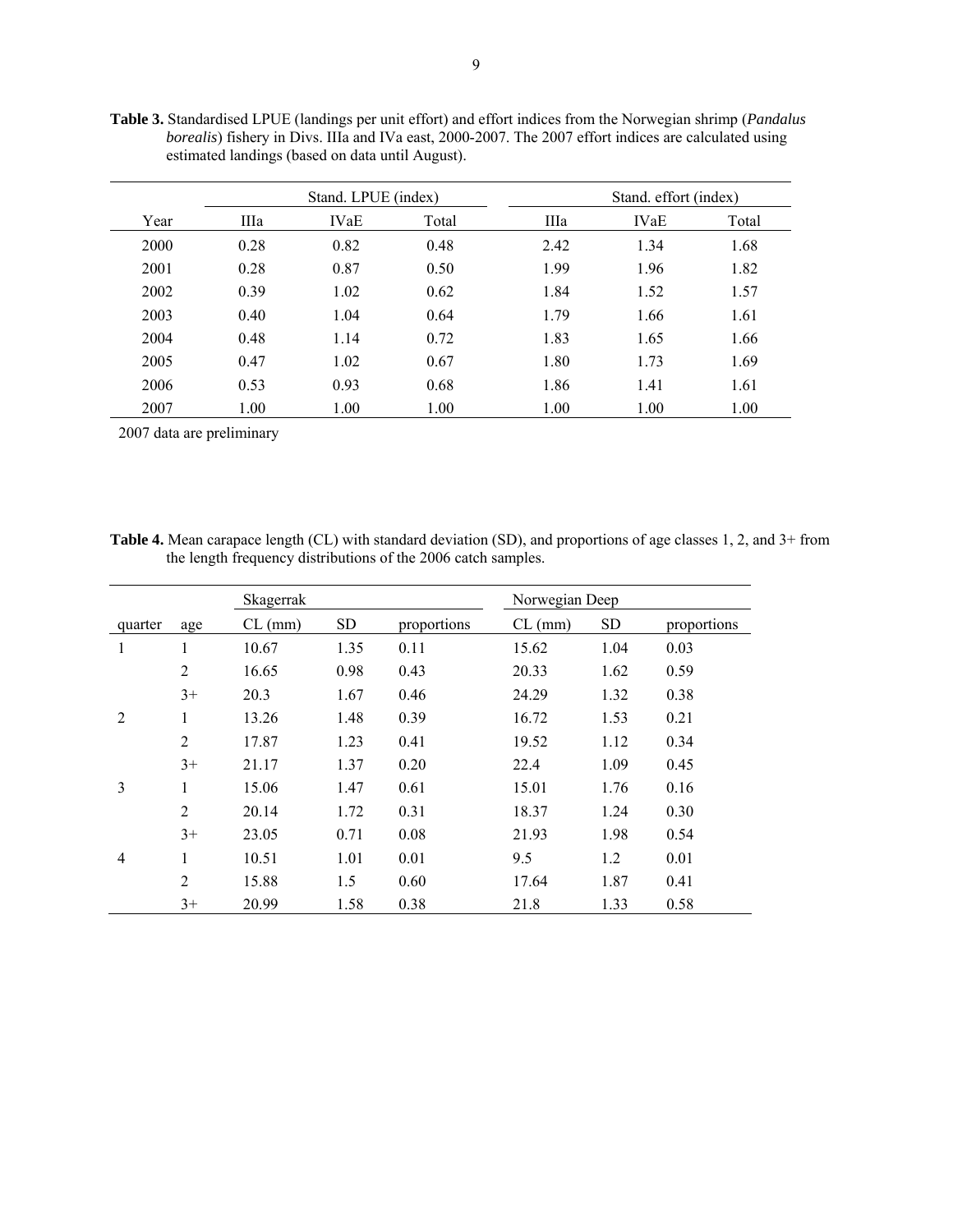

**Fig. 1.** Distribution of shrimp (*Pandalus borealis*) in ICES Div. IIIa and Subarea IV (Skagerrak and the North Sea), and the defined assessment units. Grid is standard "ICES squares": 0.5º lat. by 1º long. (based on Munch-Petersen et al. 2006).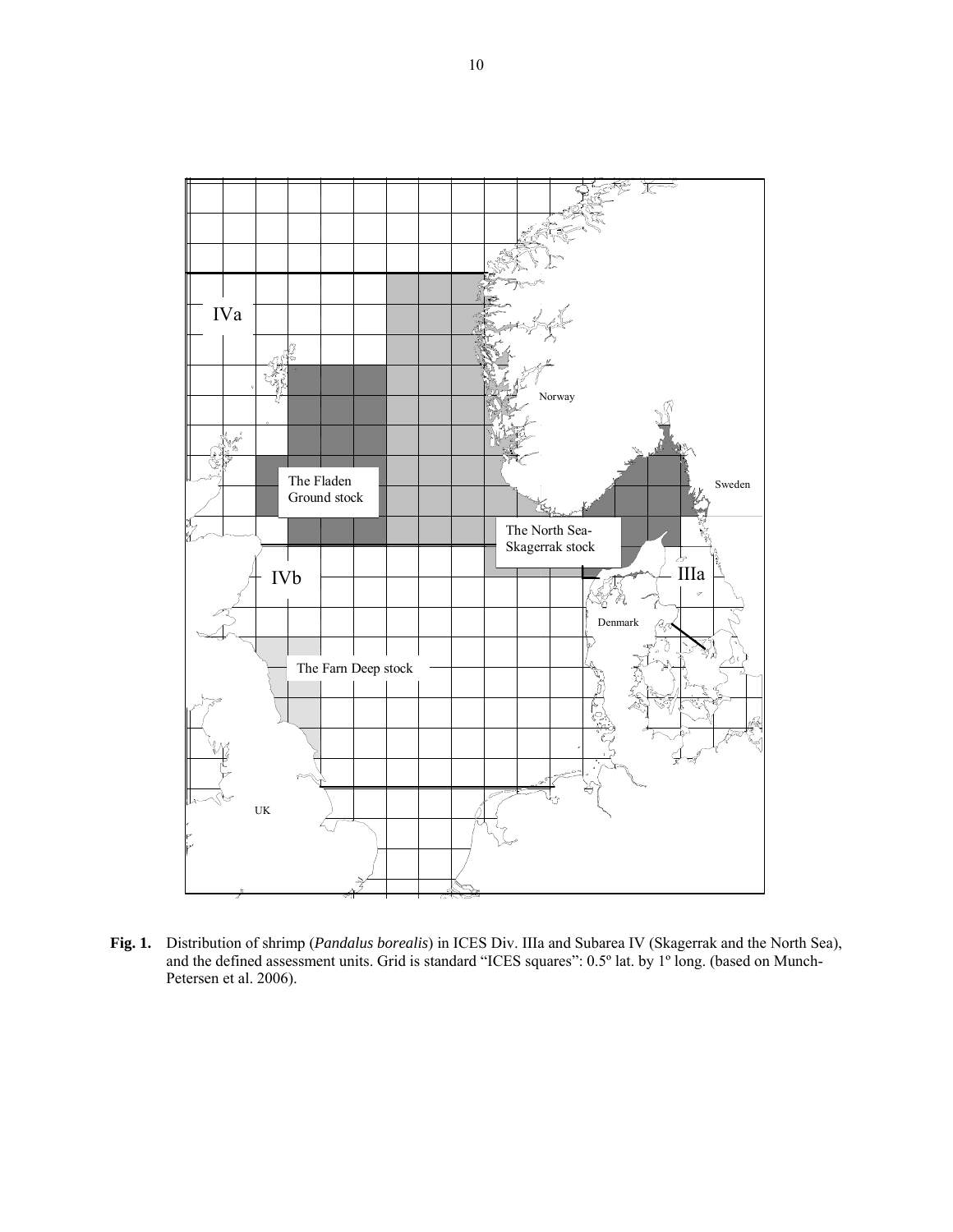

**Fig. 2.** The Norwegian fleet involved in the fishery for shrimp (*Pandalus borealis*) in ICES Div. IIIa and Subarea IV (Skagerrak and the North Sea) 1995-2006: number of vessels per length group (m). Data from the Norwegian Directorate of Fisheries.



**Fig. 3.** Positions of shrimp (*Pandalus borealis*) samples from unsorted commercial catches in 2006 in Skagerrak and the North Sea (ICES Div. IIIa and Subarea IV). Samples were taken by Norwegian fishers, and the Norwegian Coast Guard inspecting Norwegian, Danish and Swedish shrimp trawlers.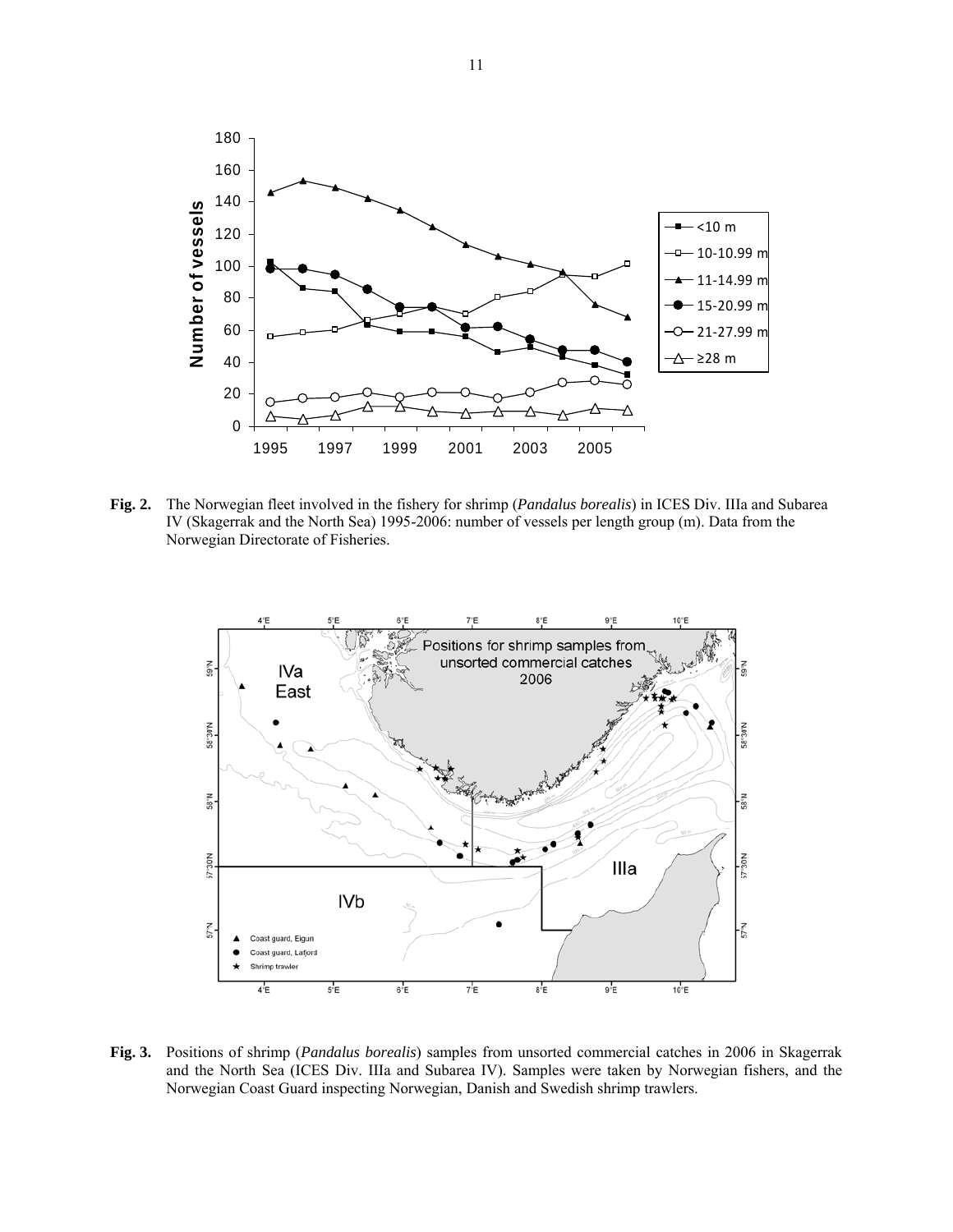

**Fig. 4.** Landings **a**), estimated total effort **b**), and landings per unit effort (LPUE) **c**) from the Norwegian shrimp (*Pandalus borealis*) fishery in ICES Divs. IIIa and IVa east for all years for which data are available. In a) "total" includes Div. IIIa and all of Subarea IV, and "Corr. total" are corrected landings due to boiling. Data from 2007 are preliminary.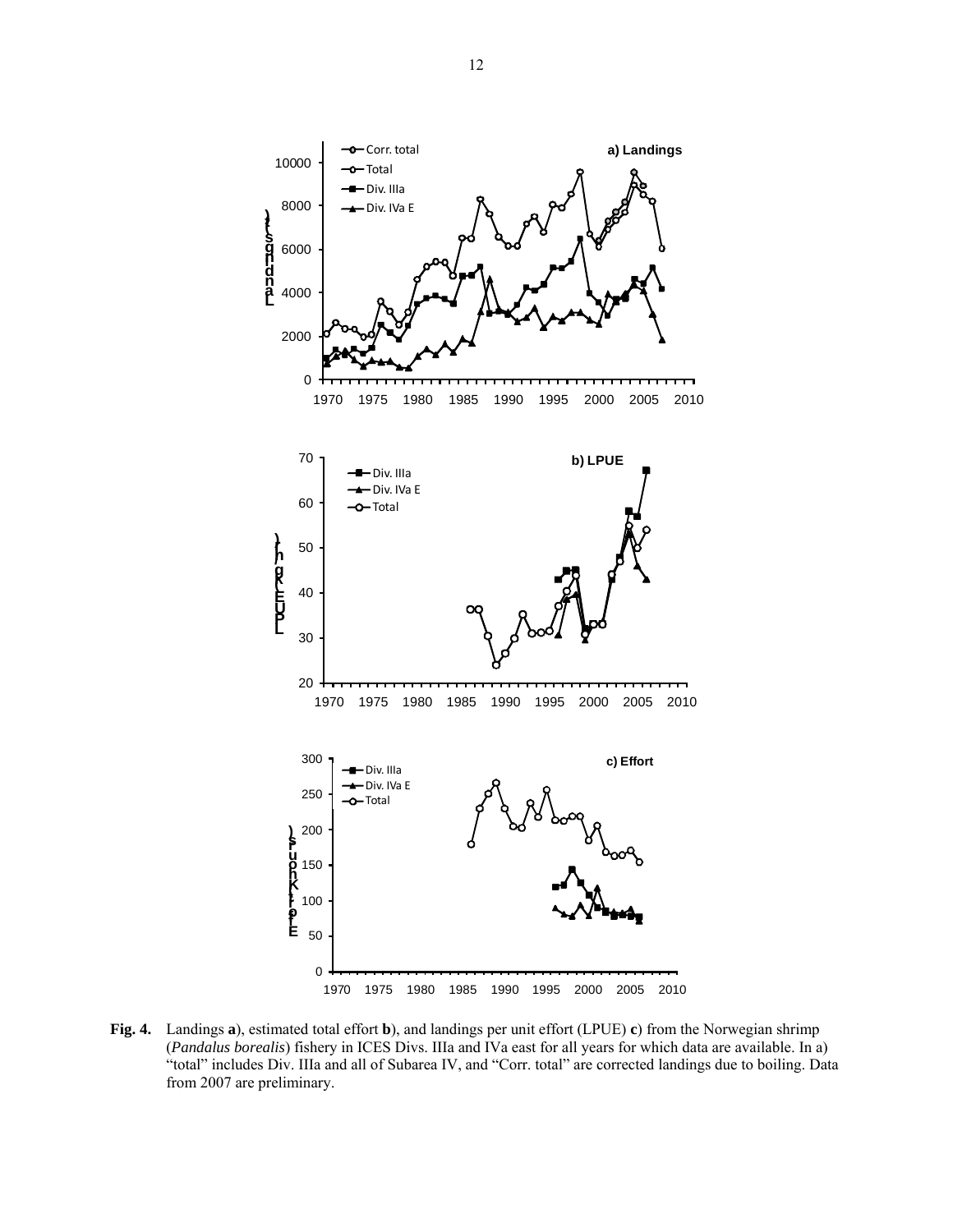

**Fig. 5.** Monthly landings of shrimp (*Pandalus borealis*) for 2005, 2006, and 2007 (January-August) for a) ICES Div. IIIa (Skagerrak), and b) ICES Div. IVa east (Norwegian Deep). Data from the Norwegian Directorate of Fisheries. 2007 data are preliminary.



**Fig. 6.** Gear use by vessel length (m). Data from interviews with vessel owners involved in the fishery for shrimp (*Pandalus borealis*) in ICES Divs. IIIa and IVa east (Skagerrak and the Norwegian Deep), 2000-2007. Single trawl=1, twin trawl=2.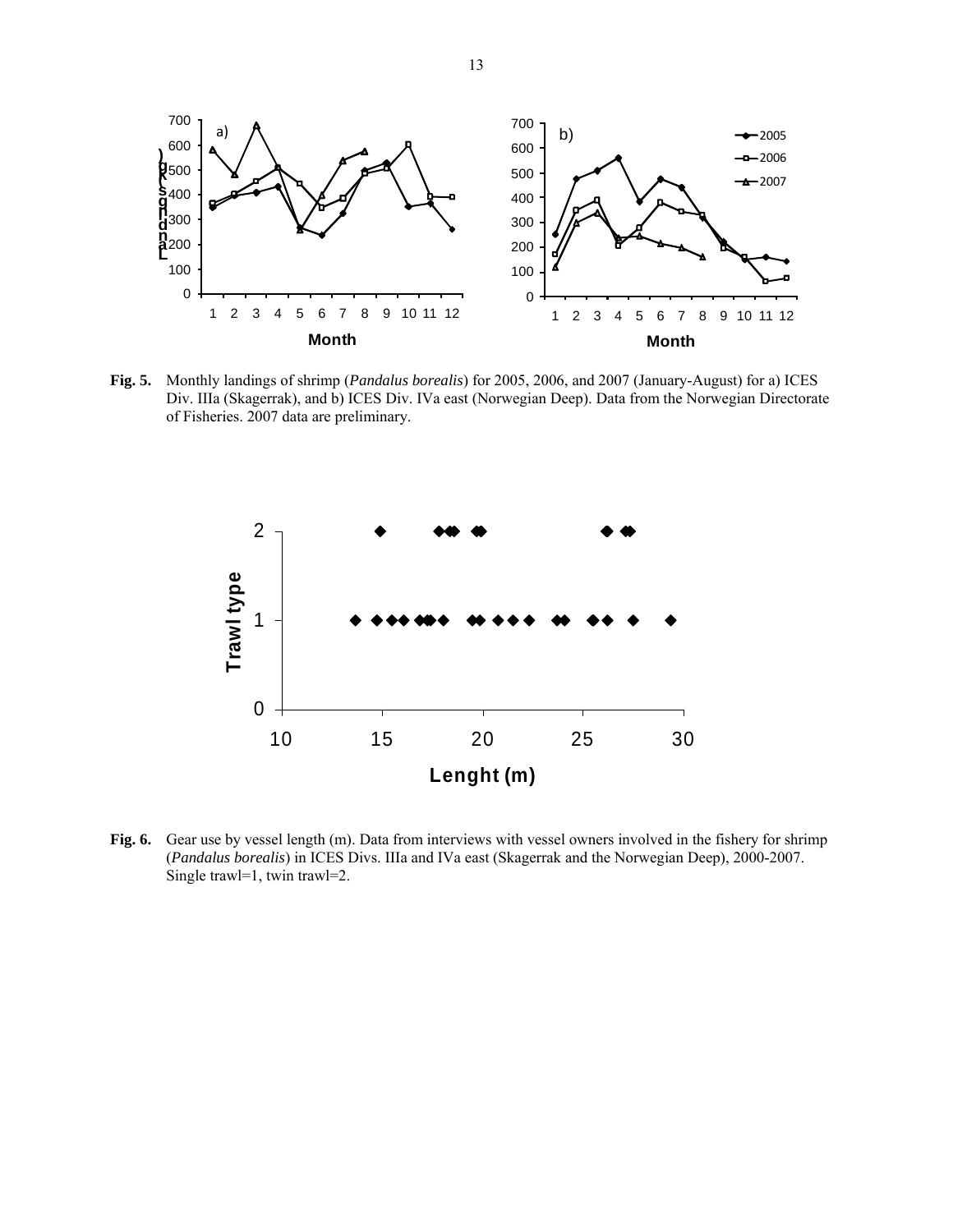

**Fig. 7.** Unstandardised mean LPUE (with standard error) per gear type and year from six Norwegian shrimp trawlers. All vessels started using twin trawl between 2001 and 2006, and thereafter used it 100 % of the time. Data from interviews with vessel owners, and Norwegian logbooks.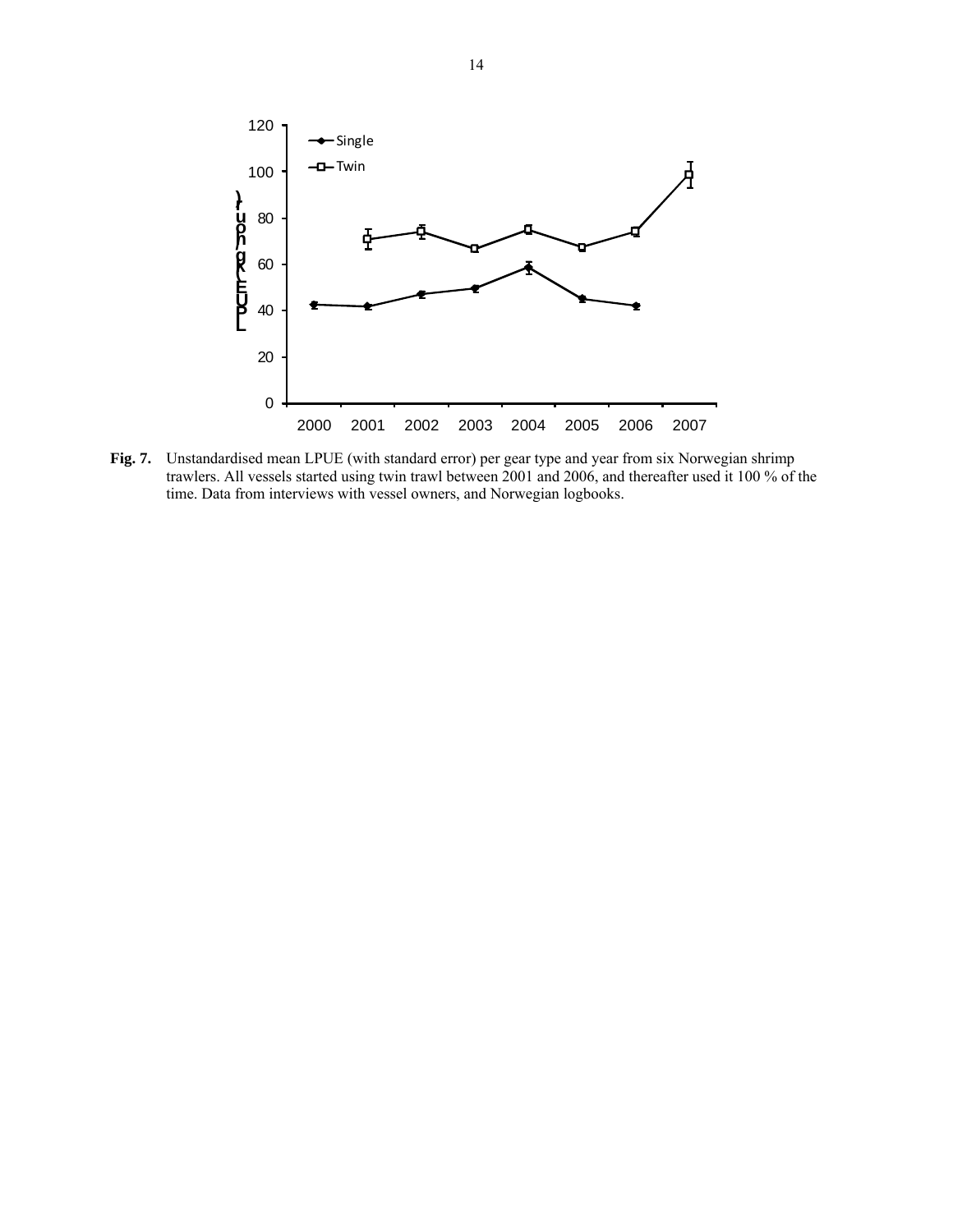



**Fig. 8.** Geographical distribution of recorded effort (trawling hours) by Norwegian shrimp trawls in 2005 and 2006 in Skagerrak and the Norwegian Deep (ICES Divs. IIIa and IVa east) by statistical squares (standard "ICES squares": 0.5° lat. by 1° long.). Fishing by both single and twin trawl is included.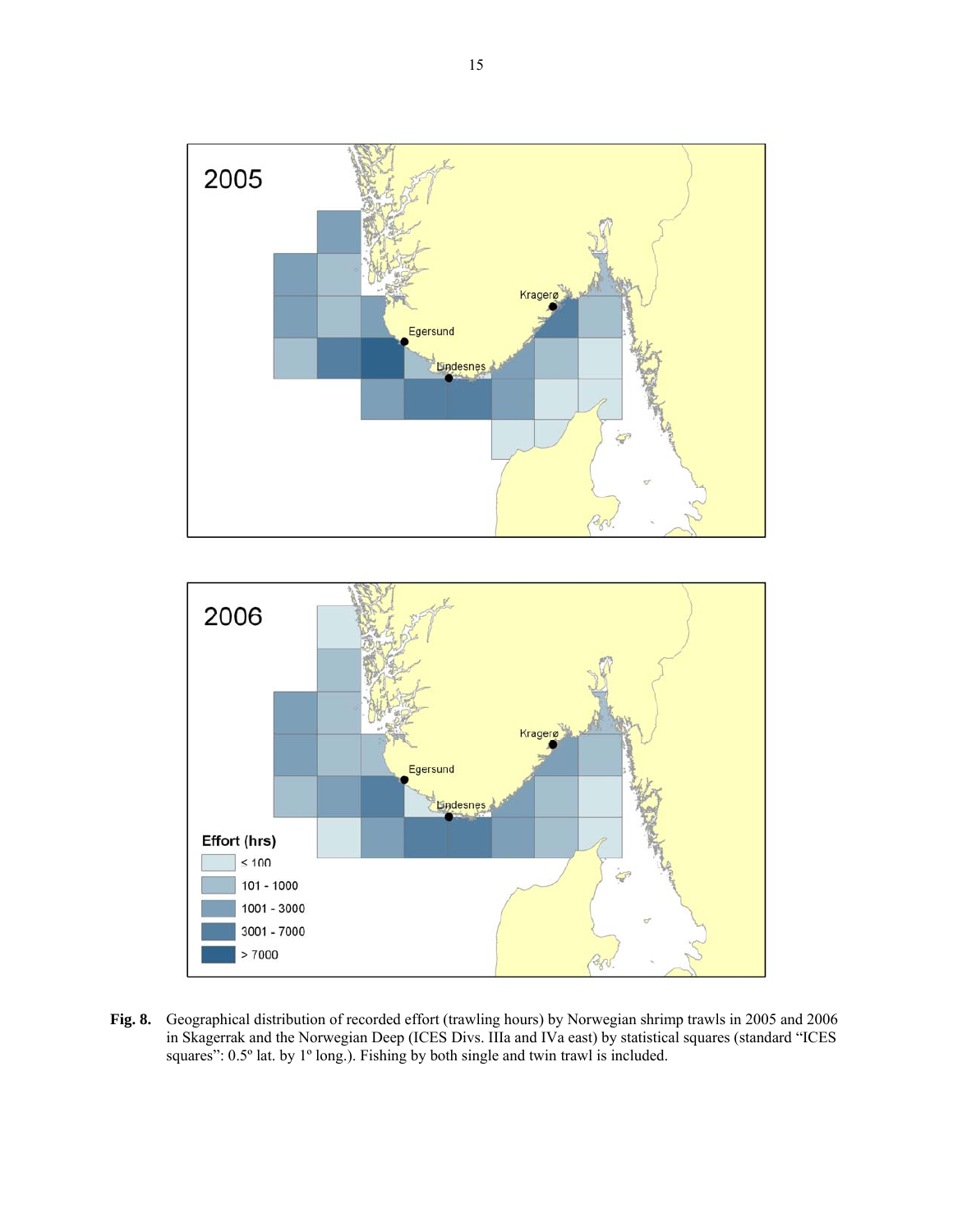

**Fig. 9.** Monthly distribution of estimated total effort (trawling hours) by Norwegian shrimp trawlers in 2006 in Skagerrak and the Norwegian Deep (ICES Divs. IIIa and IVa east).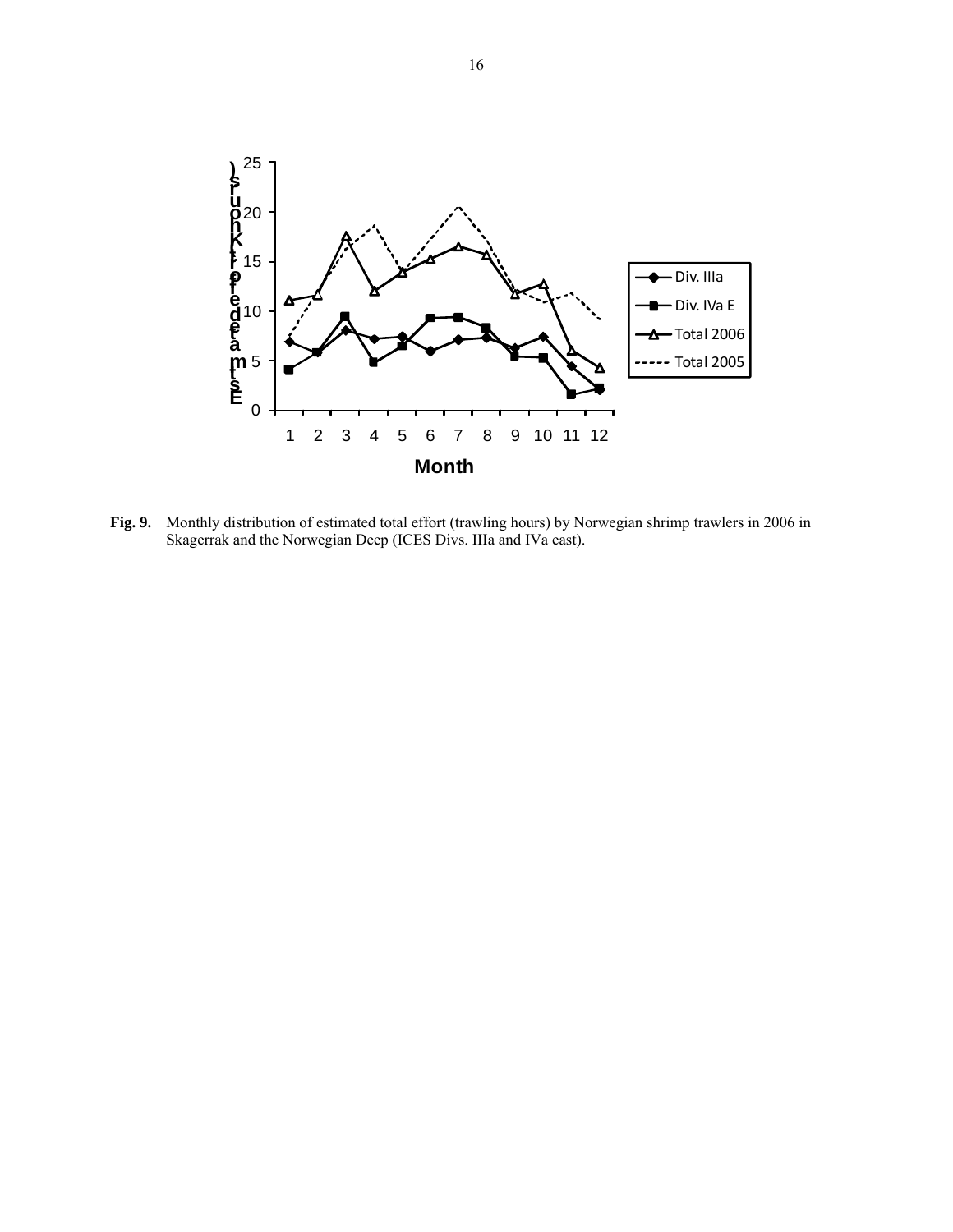

**Fig. 10.** Standardised LPUE-indices (with standard error), and unstandardised LPUE-values (kg/hour) for 2000- 2007 from the Norwegian shrimp (*Pandalus borealis*) fishery in a) both Skagerrak and the Norwegian Deep (ICES Divs. IIIa and IVa east), b) only Skagerrak, and c) only the Norwegian Deep. Data from 2007 are preliminary.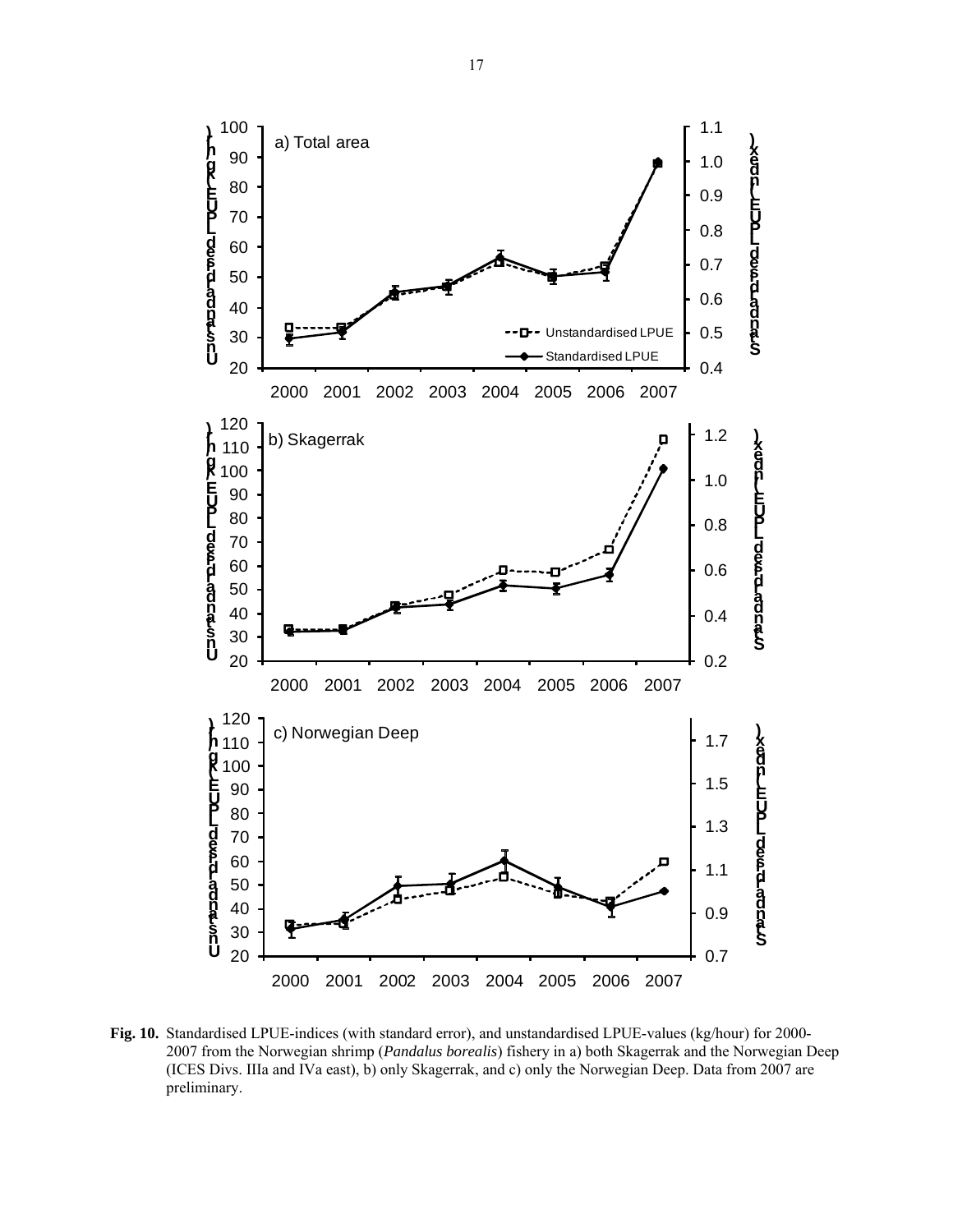

**Fig. 11.** Stage based length frequency distributions (%) of shrimp (*Pandalus borealis*) from unsorted commercial catches from Div. IIIa (Skagerrak) from quarter 1 (4 samples,  $n = 1002$ ), quarter 2 (7 samples,  $n = 1833$ ), quarter 3 (9 samples,  $n = 1866$ ), and quarter 4 (11 samples,  $n = 3359$ ). Samples were collected by local fishermen and the Norwegian Coast Guard. Stages:  $2 =$  males;  $3 =$  transitional;  $4 =$  ripe gonads, first time spawner; 5 = berried; 6 = breeding dress; 7 = resting stage; 8 = ripe gonads, second time spawner. Note different scales on the y-axes.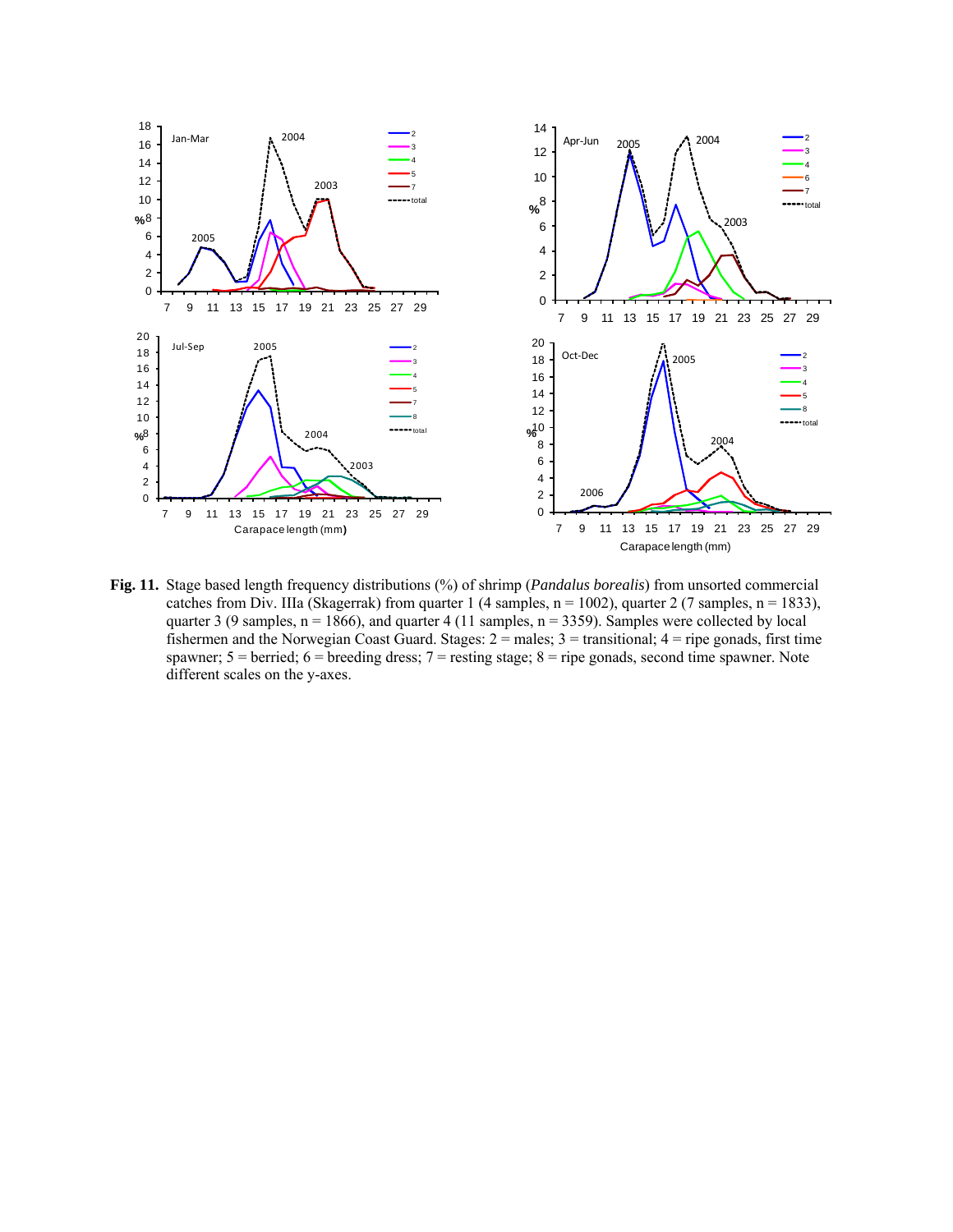

**Fig. 12.** Stage-based length frequency distributions (%) of shrimp (*Pandalus borealis*) from unsorted commercial catches from Div. IVa east (Norwegian Deep) from quarter 2 (4 samples, n = 770), quarter 3, (4 samples, n  $= 1196$ ), and quarter 4 (2 samples, n = 552). Samples were collected by one local fisherman and the Norwegian Coast Guard. Stages:  $2 =$  males;  $3 =$  transitional;  $4 =$  ripe gonads, first time spawner;  $5 =$ berried;  $6 =$  breeding dress;  $7 =$  resting stage;  $8 =$  ripe gonads, second time spawner. Note different scales on the y-axes.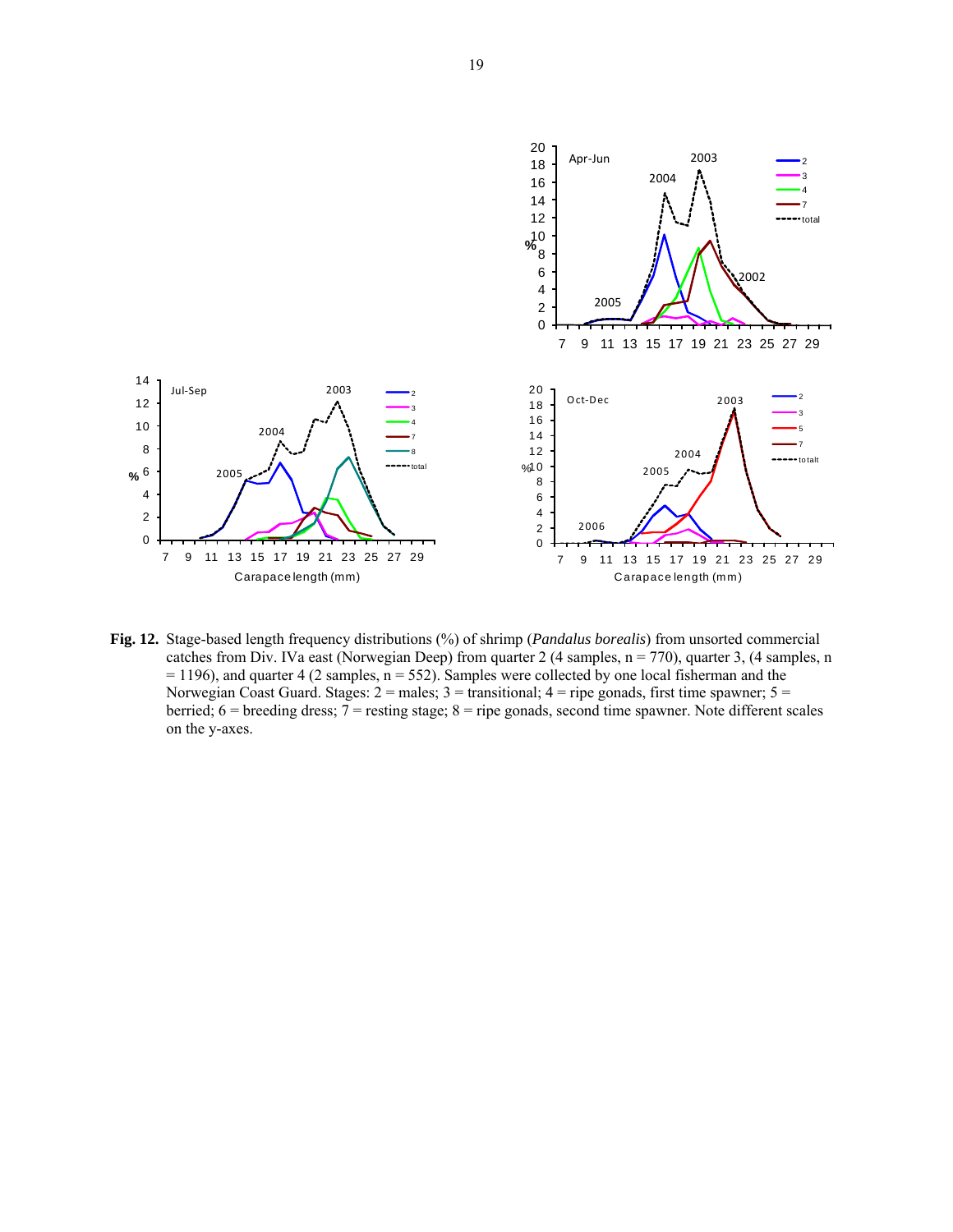

**Fig. 13.** Length frequency distributions (%) from unsorted commercial catches from Div. IVa east (Norwegian Deep) from 2005 (quarter 1-2 (n = 1541, 914)) and 2006 (quarter 1-4 (n = 1503, 1750, 1196, 552)). Samples were collected by local fishermen and the Norwegian Coast Guard. Note different scales on the y-axes.